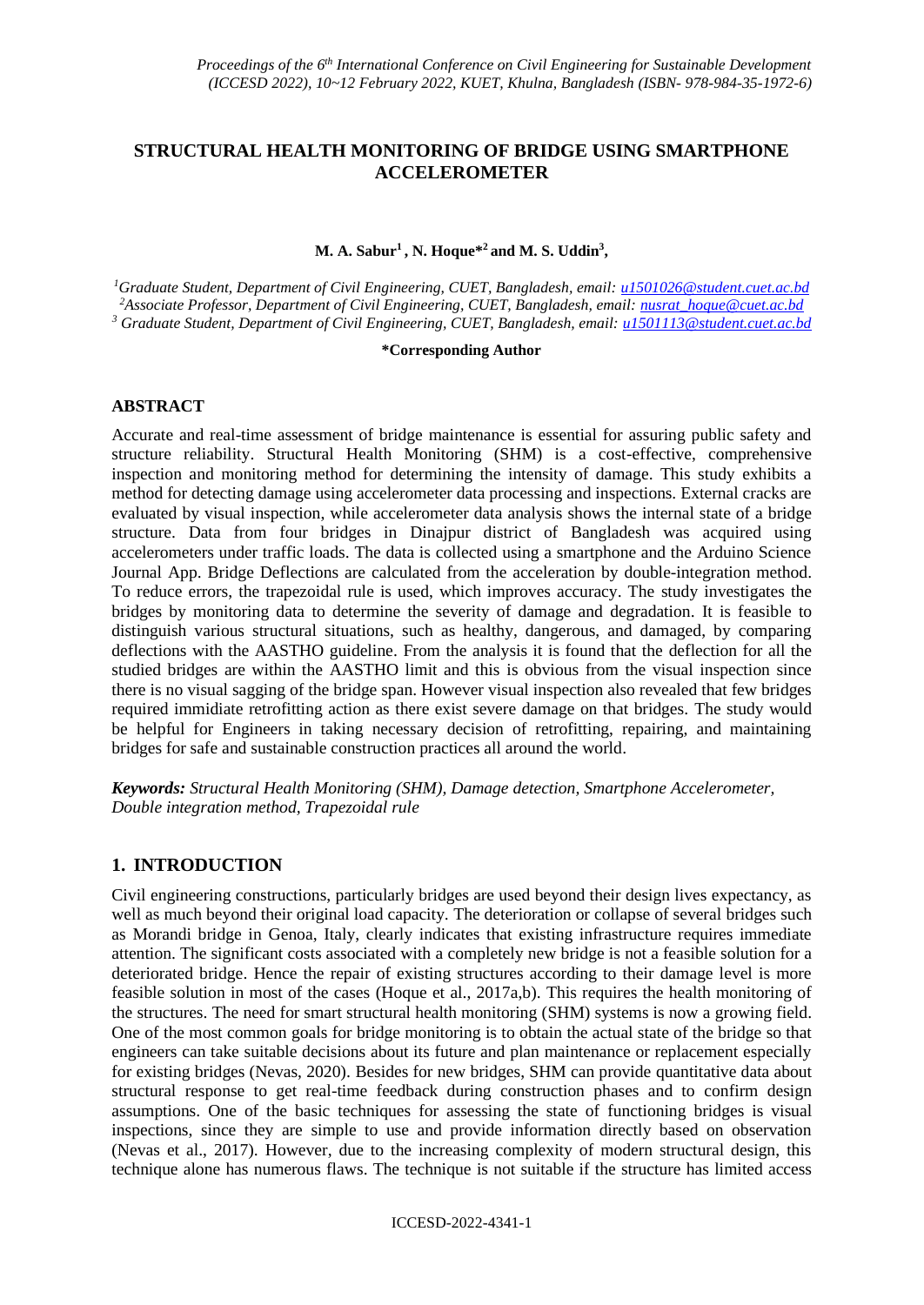or if the traffic is unduly disrupted, that its use is time-discrete, and that the result of the visual assessment might be erroneous. The primary purpose of this study is to use the most recent yet handy and cheap advancement in the field of SHM and damage detection. It is universally agreed that, proper monitoring of the health of a structure is able to increase the overall lifespan of a particular structure (Dong et. Al., 2010). So, in overall context, the primary objectives presented in this paper is to measure the deformation of a concrete bridge deck as well as detecting the internal damage of the bridge and hence combine the visual observation with instrumental data analysis.

# **2. METHODOLOGY**

Testing can be a useful method for inspecting and assessing the condition of bridge constructions. Testing procedures are classified as destructive, semi-destructive, or non-destructive testing (NDT) based on their degree of invasiveness [Nassif et al., 2011]. The destructive methods include tests that are often conducted in a laboratory under more or less controlled conditions that may or may not reflect actual field conditions. Furthermore, because it is frequently essential to damage or load the component to failure, these tests are expensive in most cases (Londono, 2006). The non-destructive testing (NDT) methods are a collection of procedures for evaluating the qualities of a material, component, or system without the use of chemicals.

The most common non-destructive evaluation approach used in bridge inspections is visual inspection. One of the objectives of the study is to provide the findings of visual inspection. There are various ways to analyze the health of a bridge (i.e stress-wave methods, deterministic methods, electro-magnetic methods). They may deliver us the condition with quick computation and accurate results, but they have their limitations too, as they are not budget friendly and the related sensors cannot be used in all environmental conditions. On the other hand, Vibration-based damage identification (VBDI) approaches can be employed for a global assessment of the structure's integrity. Vibration based SHM does not have the limitations of the earlier mentioned methods. It is budget friendly and not so delicate but provide highly accurate results (Fritzen, 2005). So, to get budget friendly however accurate results in short time this work is programmed to be carried out in two steps: visual inspection and vibration-based damage identification method. For this project, smartphone sensors were used to detect the current health, faults and defelctions of various bridges.

#### **2.1 Study Areas and Selection of Bridges**

The study focused on existing bridges in the Dinajpur District of the Rangpur division. Many bridges have been built in this district, of which some of them are very old. Four bridges have been chosen for the project, two of which are quite old and two of which were newly constructed. The purpose of these bridges is to serve both as national and regional highways. The name and a glimpse of those bridges are shown in figure 1.



(a)Mohonpur Bridge - Beam and arch shaped concrete Bridge



(b)Kakra Bridge: Concrete beam bridge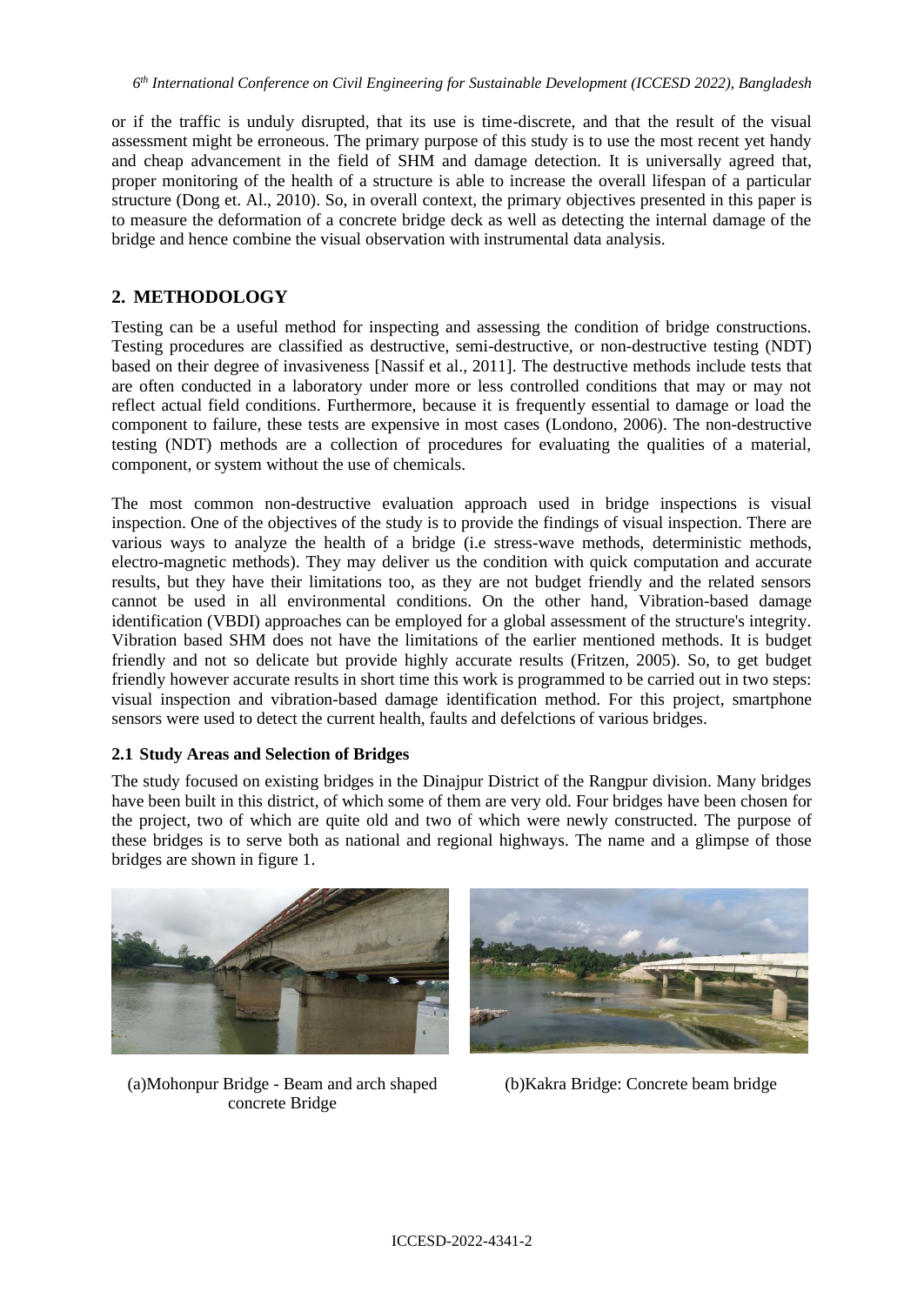

(c) Vushirbandar Bridge: Beam and arch shaped concrete bridge



(d) Kanchan Bridge: Concrete beam bridge

Figure 1: Image of various bridges used for study

## **2.2 Installation of Device and Data Acquisition**

The Arduino Science Journal is a smartphone app that lets anyone conduct scientific experiments by using sensors. All the experiments are free of cost and cover a wide range of topics, including light, sound, motion, and electricity. The software helps students and researchers document and display their findings by allowing them to capture, store, and export data, construct graphs, taking notes, and capturing high-quality images. Small, suspended masses are free to move inside an accelerometer. These masses shift due to the changes in motion, just like our own head flops forward in a car that comes to a quick stop.



Figure 2: a) Smart phone 3-axis accelerometer sensor b) Device installation

Modern smartphones, as previously indicated, include gyroscopes, magnetometers, and accelerometers, among other sensors. However, the scope and objectives of this study requires the use of integrated accelerometer only. Several studies have looked into the performance of cell phone sensor and compared the results against commercial accelerometers for small scale prototypes. Strong agreement was seen between two outputs obtained from two types of sensors. (Buyukozturk & Yu, 2003). However, for actual bridges it is still unknown how reliable would be the data obtained using sensors embedded in cell phones for SHM of the infrastructure.

There are some challenges in implementing the smartphones in SHM, such as the pre-processing the data obtained from accelerometer smart sensor, fixing the smart sensor onto the structure, and limited battery charge. Sensors, on the other hand, are portable, pleasant and easy to handle since they are ideally embedded in cell phones; anyone can use them without prior understanding of their physics, and cheaper than GPS receivers and commercial accelerometers, respectively. Mi A3 is the smartphone model used in this study to integrate the smart sensor. Arduino Science Journal App was used to extract acceleration time series (as in figure 5). This free App was developed by mobile tools. This App is proved to be an effective tool for recording acceleration data on smartphones. The App also displays the graphics in real time and saves the data in a csv file for further processing.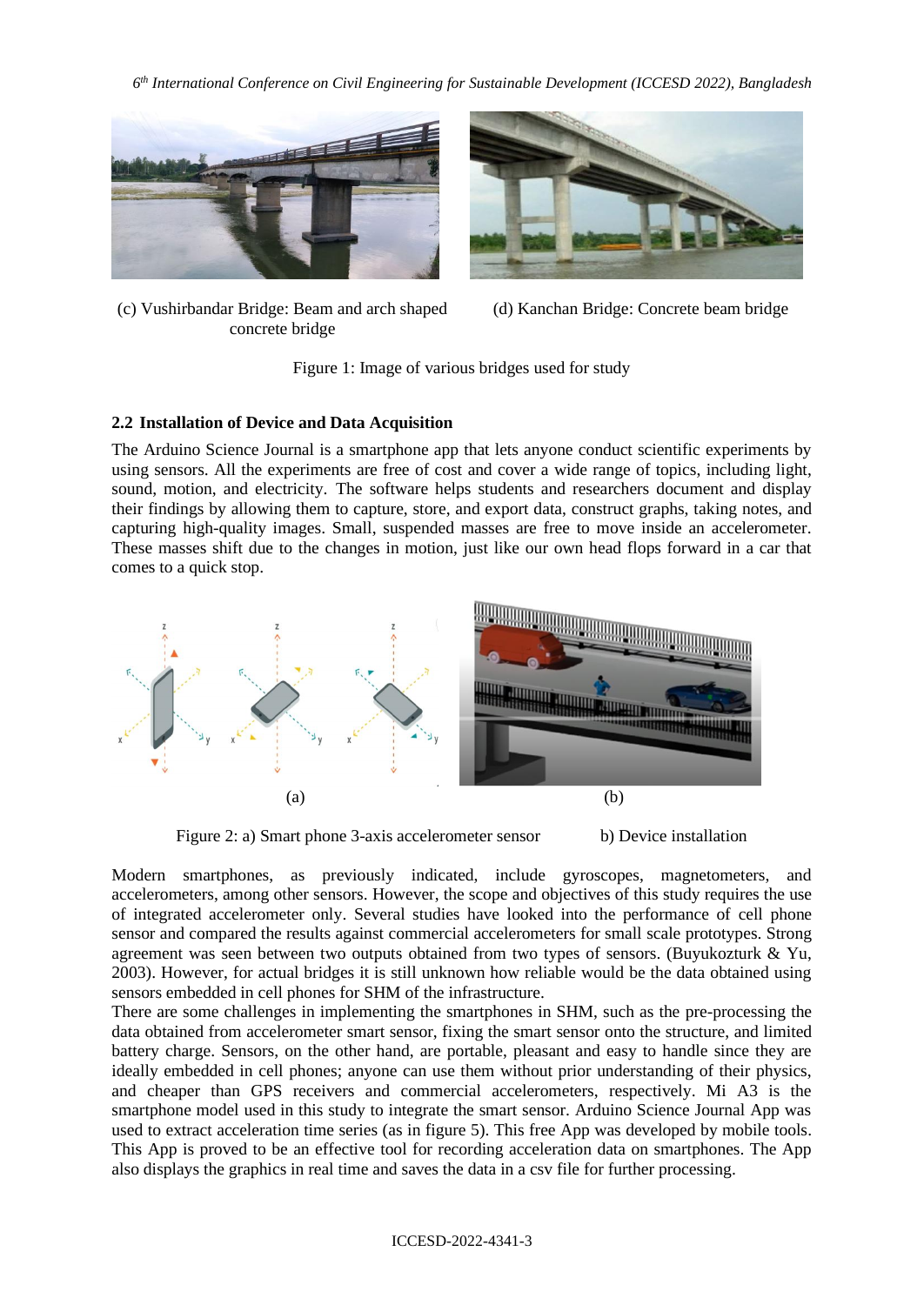# **3. DATA ANALYSIS AND CALCULATION**

Data handling process involves data management, data processing, and data analysis, from collection to transmission and archival to engineering interpretation.

Spectral graphs and displacement and acceleration time histories can be simply modified to gain the appropriate information on the structural system's behavior. Bridge responses during a dynamic event, such as a windstorm, an earthquake, or even normal operational conditions, can be animated for better visualization and interpretation of the results, providing significant insight into bridge behavior (Rainieri, Fabbrocino & Cosenza, 2008).

In Excel, there are two main approaches to execute numerical integration. Those are Tabular Data Integration and VBA Data Integration. Tabular data integration is mostly used for experimental data. It is useful for tracking how some experimental data evolves over time. When it is required to integrate an equation with a huge number of integration points and it is required to produce a single value, VBA is the way to go. It can be configured to perform a user-defined function (UDF). There are two general approximations that are used to estimate the area under the curve.

The trapezoidal rule is a useful technique to calculate the area under the curve by splitting the area into a series of trapezoids. Regardless of the integrand adjustment, this considerably improves the accuracy. The results of these methods will converge as the number of integration points increases. The findings from the field, in this study, are a table of acceleration data from which velocity and location over time will be predicted. The relation between velocity and acceleration are as follows  $v = \int a \, dt$ (1)

Where  $v=$  velocity; a= acceleration; t=time;

Using this concept, the velocity at any point is computed by integrating acceleration over time by using trapezoidal approach, as this approach is a good solution for finite amount of data points. After computing velocity, the deflection can then be calculated. Since the deflection or displacement and velocity are connected in general by the equation:

 $s = \int v dt$ 

.

 $(2)$ 

Where  $s=$  displacement

Same procedure of trapezoidal area under the velocity curve is employed to get the dispalcement data.

# **4. RESULTS AND DISCUSSION**

Since it is not possible to provide the details study of all the four bridges in this paper due to space constraints, hence only the details of Mohonpur bridge are presented and the brief results of other three bridges are provided in short.

#### **4.1 Visual Inspection of Mohonpur Bridge Damage in Pier**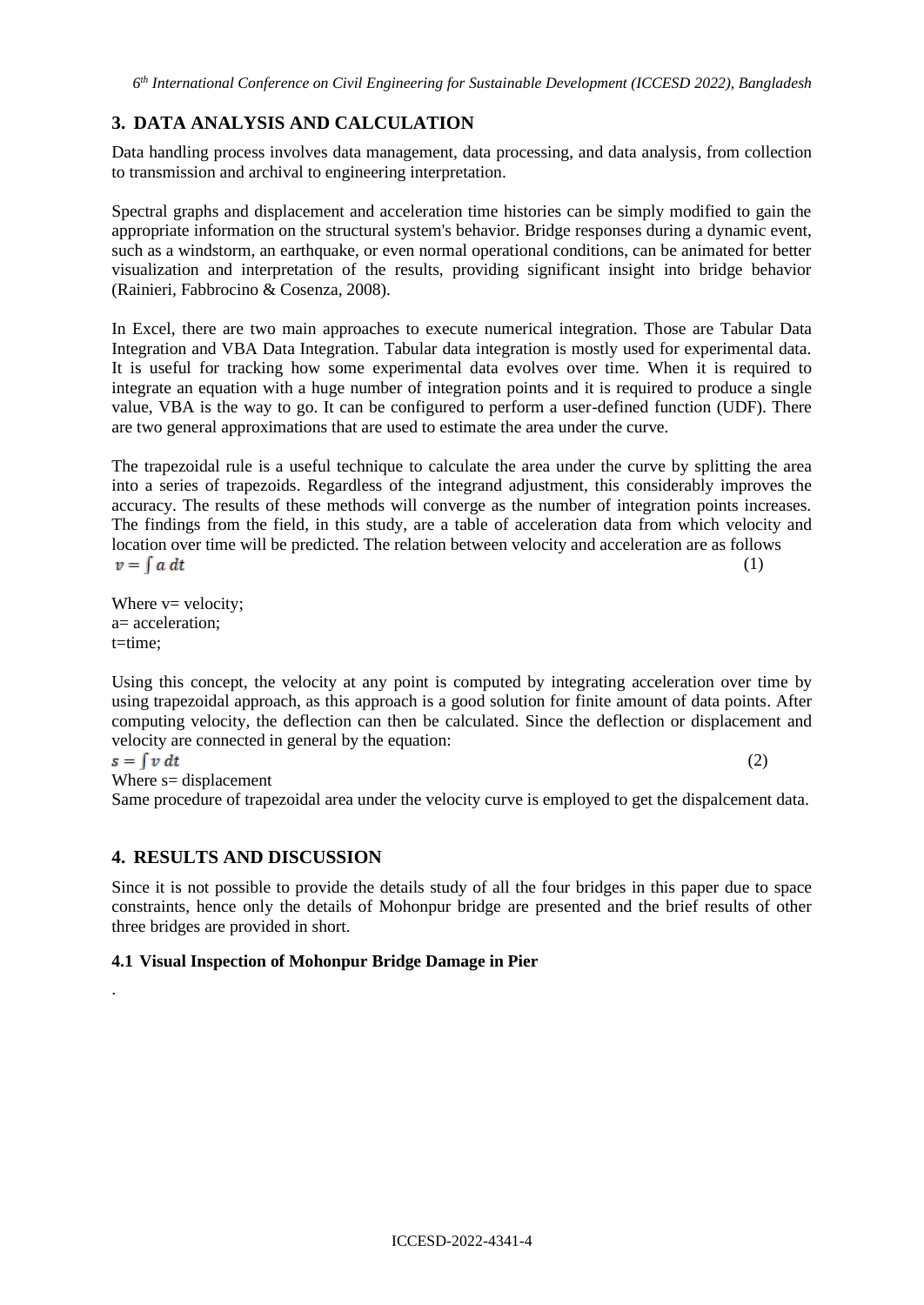

Figure 3: Damage in pier of Mohonpur Bridge

Civil engineering structures are subjected to various degrading environmental situation that can have a major impact on the structures' long-term performance. Chemical action, biochemical action inside the concrete, erosion from the abrasive effects of waves, corrosion of embedded steel, and alkaliaggregate expansion if reactive aggregates are present are all degrading factors in cold and hot weather conditions. This type of degeneration is usually a slow and steady process. Since there are no rapid changes in vibration responses, it is difficult to detect this sort of damage. The damage scenario seen in figure 3 depicts the typical type of damage caused in the bridge. It cannot be said for sure which factors are responsible for this type of failure. The damage pattern that has been found gives a clear indication of where the damage is located

## **4.2 Visual Inspection of Mohonpur Bridge Damage in Girder Joint**

Under repeated vehicle loading, expansion joints will be damaged more. A damaged expansion joint will create considerable dynamic vehicle load effects on the bridge deck near the expansion joint, but will not affect the overall bridge responses, such as deflection and bending moment at the bridge midspan. This type of damage entails even more observable effects. Large spalls have already appeared because of the damage. Figure 4 shows the damage in drop in girder of Mohonpur Bridge.





Figure 4: Damage in Drop-in-girder part of Mohonpur Bridge

# **4.3 Analysis of Mohonpur Bridge Using Mobile app: Midspan**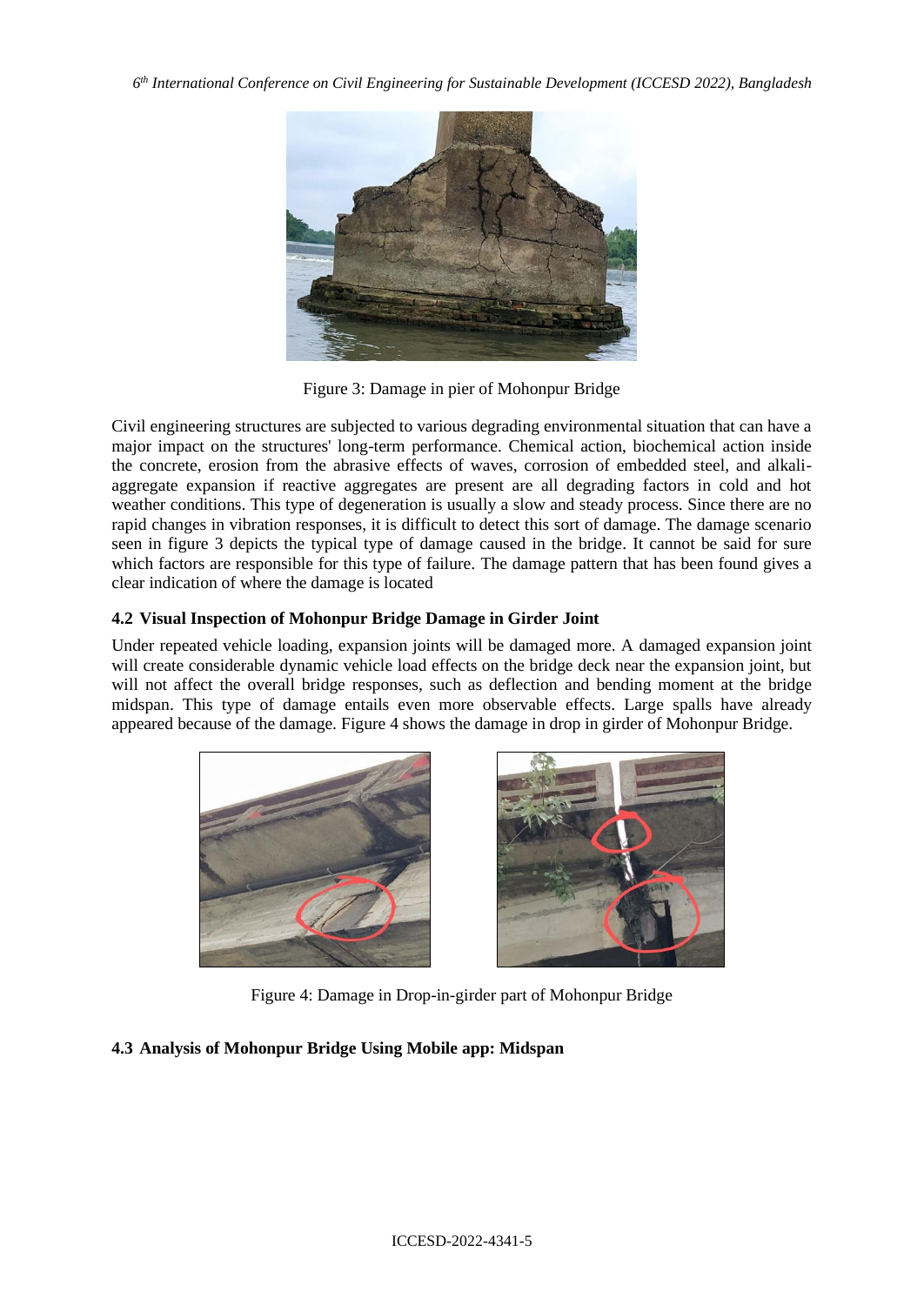



Figure 5: Midspan raw accelerometer data collection at Mohonpur Bridge

Figure 6: Dynamic response at midspan (Mohonpur Bridge)

Midspan is the point on a flexural member (usually a beam, girder, or spandrel panel) that is equidistant from the two end supports in structural engineering. The smartphone is set at midspan of the bridge. As known, the highest deflection occurs in the midspan. The accelerometer data in the Zaxis as shown in the figure 5 is used to examine the vertical movement of the bridge under significant traffic loads.

Arduino Science Journal application processes the accelerometer data in CSV file which is compatible for analyzing in MS Excel. Figure 6 is developed using the accelerometer data. Figure 6 depicts the dynamic response at the bridge's midspan. The relative time was 25.21 seconds where the greatest upward acceleration was found to be  $10.04 \text{ m/s}^2$ . Whereas the minimum downward acceleration was found to be  $9.49 \text{ m/s}^2$  at the time of 7.949 seconds.

#### **4.4 Velocity Calculation**

The acceleration data over time is integrated to achieve the speed. The area under the curve is calculated using the trapezoidal rule, which consists of a series of trapezoids. The integration of these areas provides velocity and real-time action. When the acceleration is  $9.8 \text{ m/s}^2$ , the accelerometer does not provide actual real time. Hence, the data must be interpolated to obtain the actual time.

Since the acceleration of gravity on the surface of the earth at sea level is  $9.8 \text{ m/s}^2$ , it is assumed that the object being accelerated is at rest when the acceleration on the Z-axis is  $9.8 \text{ m/s}^2$ , so its velocity and position are both set "0" at this point . The sample data simulation for few points are shown in Table 1 and Table 2.

| Time(s) | $accZ(m/s^2)$ | co. time | co. accZ | velocity(m/s) | deflection(mm) |
|---------|---------------|----------|----------|---------------|----------------|
| 25.08   | 9.8           |          |          |               |                |
| 25.132  | 9.96          | 0.06     | 0.16     | 0.005         | 4.61           |
| 25.205  | 10.04         | 0.13     | 0.24     | 0.019         | 19.16          |

The maximum velocity at midspan obtained is 0.019 m/s at the time of 25.205 sec using the trapezoidal method in MS Excel. The deflection is obtained by integrating the velocity curve using the same method. The maximum deflection is found to be 19.16 mm at the time of 25.205 sec using the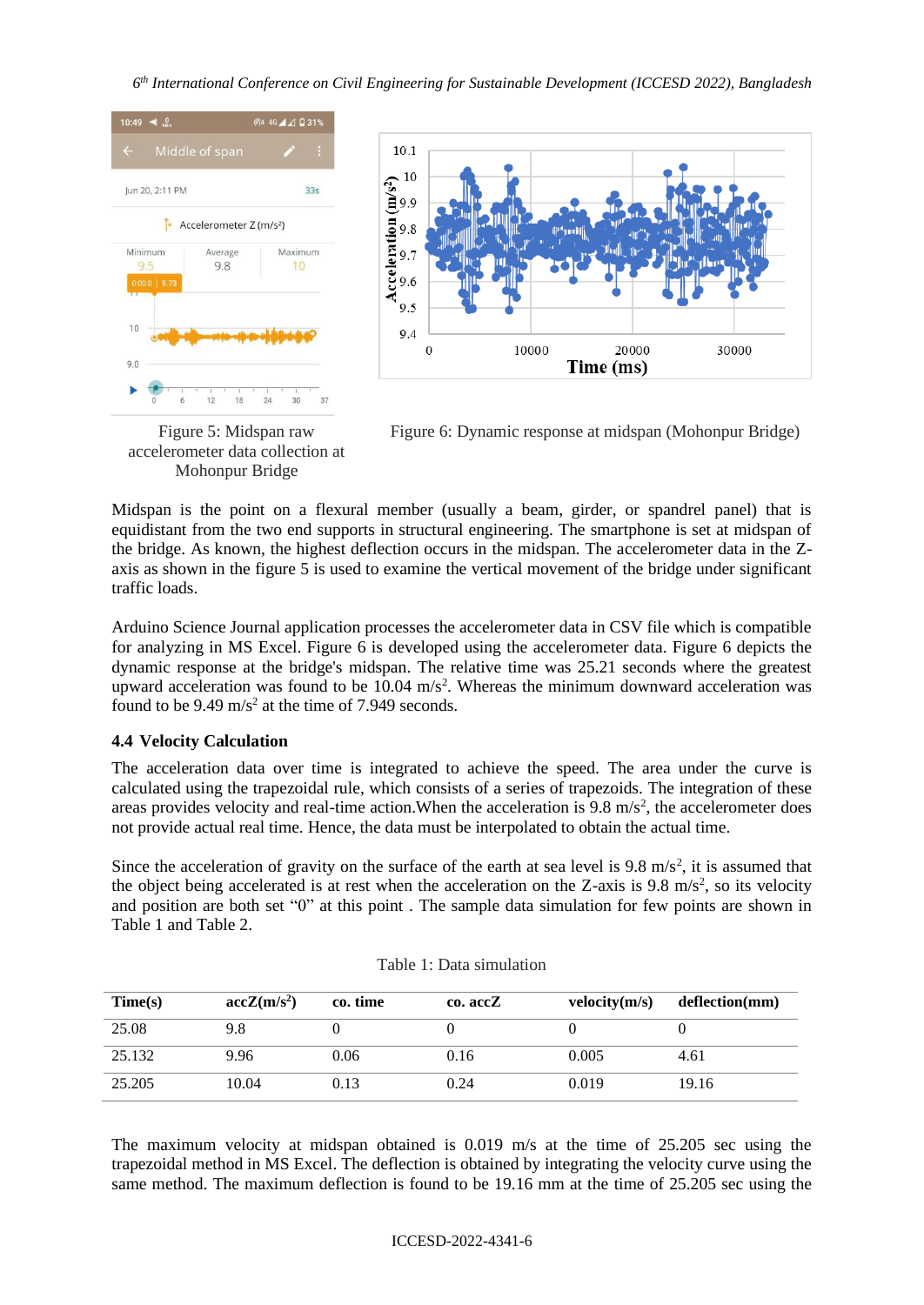same method of computing the area under the curve. The maximum downward velocity at midspan is found to be -0.015 m/s using the trapezoidal formula in MS Excel for the highest acceleration of 9.49  $m/s<sup>2</sup>$  at 7.91 sec.

| Time(s) | Velocity(m/s) | Deflection(mm) |
|---------|---------------|----------------|
| 7.82    |               |                |
| 7.84    | $-0.001$      | $-1.07$        |
| 7.91    | $-0.015$      | $-14.73$       |

Table 2: Midspan downward maximum velocity (Mohonpur Bridge)

## **4.5 Analysis of Mohonpur Bridge: at Various Location**

The velocity, deflection attained at various location of Mohonpur bridge found from the analysis are shown in table 3.

Table 3: Maximum upward and downward velocity and deflectiona at various location of Mohonpur Bridge

| Location           |         | <b>Upward</b> |                |             | <b>Downward</b> |                |
|--------------------|---------|---------------|----------------|-------------|-----------------|----------------|
|                    | Time(s) | Velocity(m/s) | deflection(mm) | Time(s)     | Velocity(m/s)   | Deflection(mm) |
|                    | 7.94    | 0             | 0              | 29.60488488 | $\Omega$        | $\theta$       |
| <b>Pier</b>        | 7.98    | 0.0008        | 2.79           | 29.65       | $-0.0007$       | $-0.74$        |
|                    |         | ---           | ---            | 29.722      | $-0.005$        | $-5.08$        |
|                    | 15.70   | 0             | 0              | 8.25        | $\Omega$        | $\Omega$       |
| Drop-in-<br>girder | 15.73   | 0.001         | 1.03           | 8.252       | $-0.0001$       | $-0.11$        |
|                    | 15.79   | 0.009         | 9.26           | 8.326       | $-0.011$        | $-11.22$       |
| Arch<br>cantilever | 133.66  | 0             | $\theta$       | 113.64      | $\Omega$        | $\Omega$       |
|                    | 133.68  | 0.0005        | 0.52           | 113.66      | $-0.0006$       | $-0.6$         |
|                    | 133.74  | 0.008         | 7.98           | 113.77      | $-0.019$        | $-19.36$       |





Figure 7: Dynamic response at (a) pier (b) drop-in girder (c) arch cantilever (Mohonpur Bridge)

#### ICCESD-2022-4341-7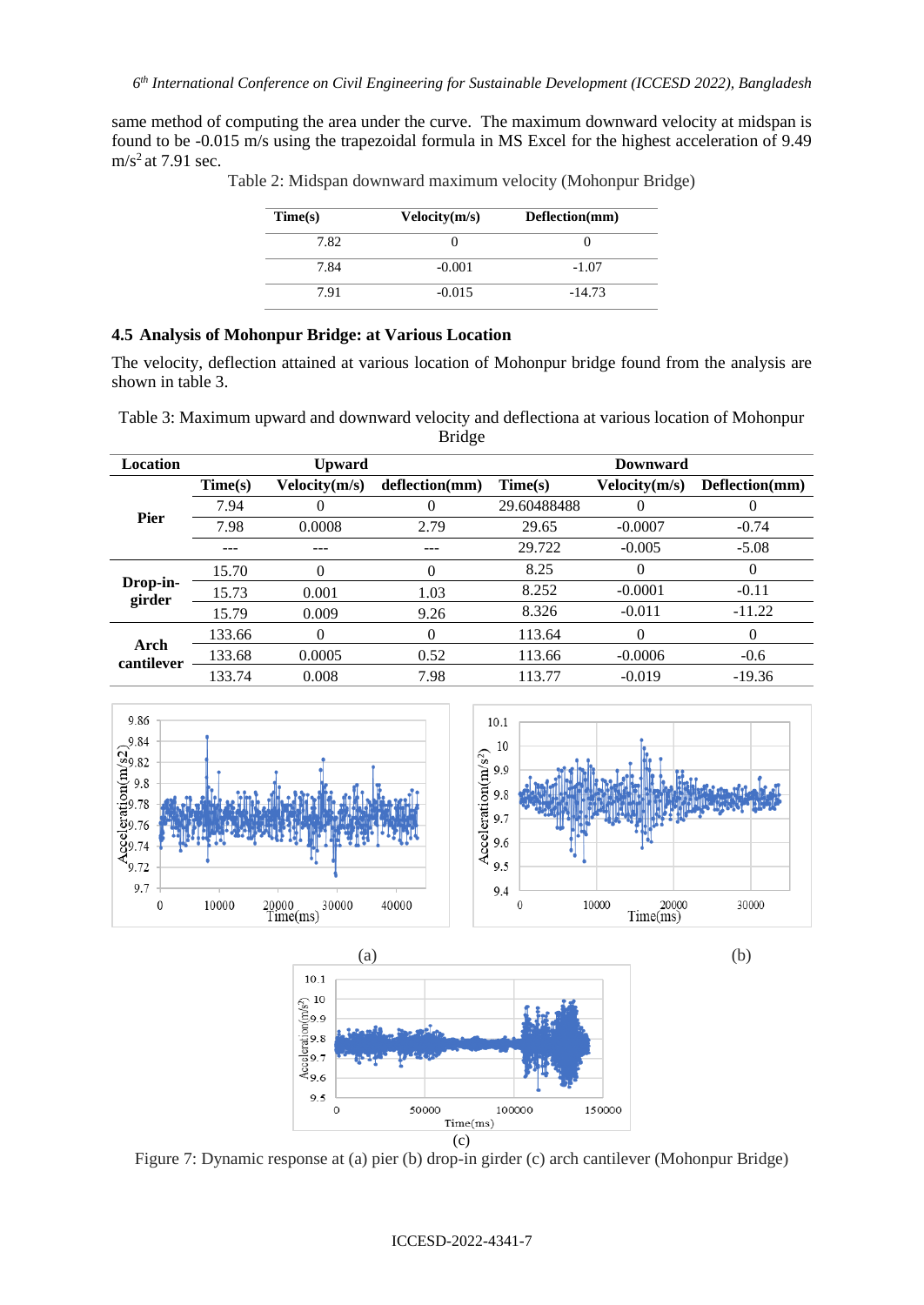Maximum Upward velocity for pier is found to be 0.0008 m/s at the time of 7.98 sec, which yields an upward maximum deflection of 2.79 mm corresponding to an upward maximum acceleration of 9.84 m/s<sup>2</sup>. Maximum downward velocity is found to be 0.005 m/s at the time of 29.72 sec, which yields a downward maximum deflection of 5.08 mm corresponding to a downward maximum acceleration of 9.71 m/s<sup>2</sup>. Maximum Upward velocity for drop in girder is found to be 0.009 m/s at the time of 15.79 sec, which yields an upward maximum deflection of 9.26 mm corresponding to an upward maximum acceleration of 10.03 m/s<sup>2</sup> Maximum downward velocity is found to be 0.011 m/s at the time of 8.326 sec, which yields a downward maximum deflection of 11.22 mm corresponding to a downward maximum acceleration of 9.52 m/s<sup>2</sup>. Maximum Upward velocity for arch cantilever is found to be 0.008 m/s at the time of 133.74 sec, which yields an upward maximum deflection of 7.98 mm corresponding to an upward maximum acceleration of 9.99 m/s<sup>2</sup>. On the other-hand maximum downward velocity is found to be 0.019 m/s at the time of 113.77 sec, which yields a downward maximum deflection of 19.36 mm corresponding to a downward maximum acceleration of 9.54 m/s<sup>2</sup>.

#### **4.6 Results for other three bridges**

Table 4 shows the maximum veocity and deflection for other three study bridges. The study was performed for midspan and pier location. From the analysis it is found that the defelction is very low for kakra bridge. On the otherhand for Vushirbandar bridge and for kanchan bridge the deflection at midspan varies from 2-18 mm. However, the deflection at pier location is not that significant and it is quite rationale since the damage in pier for a random traffic load will not take place until the bridge is damaged severely.

| <b>Bridge Name</b>                   | Location       | <b>Upward</b>  |                                 |                                  | Downward |               |                |
|--------------------------------------|----------------|----------------|---------------------------------|----------------------------------|----------|---------------|----------------|
|                                      |                | Time(s)        | <b>Maximum</b><br>Velocity(m/s) | <b>Maximum</b><br>deflection(mm) | Time(s)  | Velocity(m/s) | Deflection(mm) |
| Kakra Bridge                         | <b>Midspan</b> | 15.22          | 0.0005                          | 0.47                             | 16.73    | 0.0009        | 0.9            |
|                                      | Pier           | At any<br>time | $\Omega$                        | $\overline{0}$                   | 10.12    | 0.0006        | 0.61           |
| <b>Vushirbandar</b><br><b>Bridge</b> | <b>Midspan</b> | 32.5           | 0.002                           | 2.04                             | 42.8     | 0.018         | 17.9           |
|                                      | Pier           | 17.9           | $4.1E-7$                        | 0.0004                           | 14.31    | 0.002         | 2.008          |
| Kanchan<br><b>Bridge</b>             | <b>Midspan</b> | 24.2           | 0.01                            | 10.16                            | 24,002   | 0.01          | 9.74           |
|                                      | Pier           | At any<br>time | $\theta$                        | $\theta$                         | 5.2      | $-0.0008$     | $-0.51$        |

Table 4: Maximum upward and downward velocity and deflection at various location of other three bridges

After thorough visual inspection and analysing the data of the bridges found from smartphone sensors that had been discussed on the abovementioned section, risk ranking of these bridges is given below in table 5.

|                       | Allowable deflection as per                                                           |                                                                      | <b>Health quality</b>                                 |                                                |
|-----------------------|---------------------------------------------------------------------------------------|----------------------------------------------------------------------|-------------------------------------------------------|------------------------------------------------|
| <b>Name of Bridge</b> | <b>AASHTO</b> (L/1000)<br>$(L=span length)$                                           | <b>Problems</b>                                                      | <b>According</b><br>to<br>smartphone<br>data Analysis | According<br>visual<br>to<br><b>Inspection</b> |
| Mohonpur Bridge       | $= L/1000$<br>$=0.112$ ft<br>$=34.1376$ mm $>19$ mm<br>(analyzed value)<br>Status: ok | Deflection is 19mm.<br>fractures are found in<br>significant point   | Healthy                                               | Highly risk                                    |
| Kakra bridge          | $41$ mm $> 0.9$ mm<br>(analyzed<br>value)<br>Status: ok                               | Very small deflection,<br>embankment.<br><b>Short</b><br>extra span, | Healthy                                               | Healthy                                        |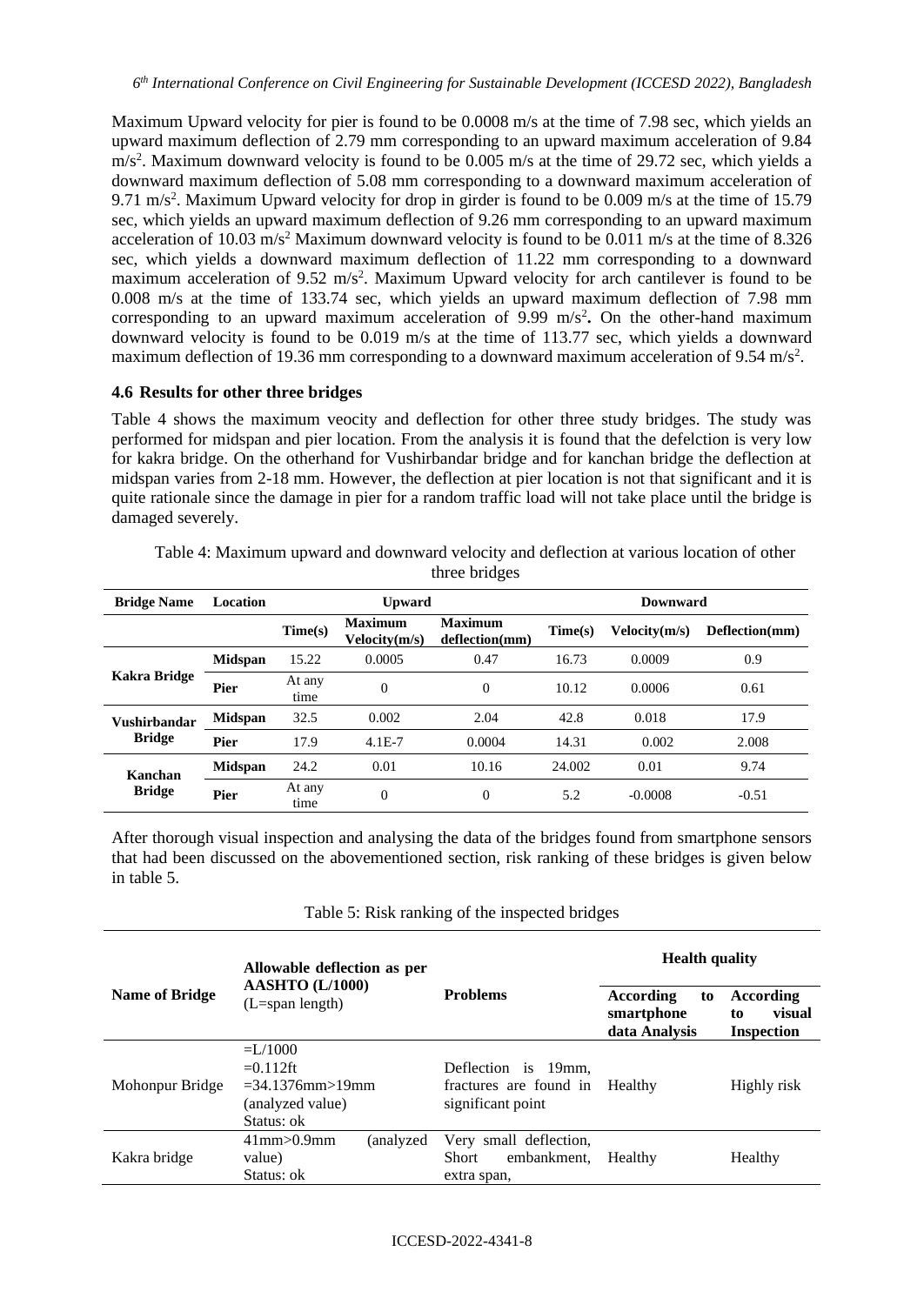| Vushirbandar<br>bridge | $35.052$ mm $>17.9$ mm<br>(analyzed value)<br>Status: ok  | Deflection is 17.9 mm,<br>railing<br>Healthy<br>fracture,<br>no<br>missing, no sidewalk | Public safety<br>concern |
|------------------------|-----------------------------------------------------------|-----------------------------------------------------------------------------------------|--------------------------|
| Kanchan bridge         | $42.672$ mm $>10.16$ mm<br>(analyzed value)<br>Status: ok | Deflection is 10.16mm,<br>Healthy<br>no fracture.                                       | Healthy                  |

From the table 5 it can be said that two of the bridges (Mohonpur and Vushirbandar bridge) were determined to be at high risk as per visual analysis, while the rest were found to be in good condition. The cantilever component of the Mohonpur bridge has a maximum deflection of 19.4 mm, while the pier of the Kakra bridge has a minimum deflection of zero and it is quite rationale since the damage in pier due to random traffic load will not take place until the bridge is damaged severely. A visible crack was discovered in Mohonpur Bridge, indicating that danger could arise at any time. The maximum permitted deflection at the state of traffic loading will be L/1000, according to the AASHTO LRFD bridge Design specification and it is found to be much higher than the deflection obtained from the analysis. So as per the AASHTO guideline the deflection is within the limit and in that sense the bridges are termed as healthy.

# **5. CONCLUSIONS**

The study reported in this paper has contributed to a better understanding of the possibilities, consequences, and limitations of adopting a data-based approach for structural health monitoring and damage detection in bridges, which is facilitated by a smartphone sensor. This section wraps up the inquiry by summarizing all the findings and offering a smartphone app for calculating a bridge's vertical deflection due to traffic loading. This technique is utilized to accurately estimate the bridges' structural condition. The study shows that the smartphone system can evaluate the impact of all bridge input accelerometers on the bridge's most important location. The expected health is in line with the visual observation for Kanchan and Kakra bridges, however for Mohonpur and Vushirbander bridge the deflection is higher than the other two bridges, though the deflection is still under the AASTHO limit. The visual observations of these two bridges are not satisfactory though, which cannot be measured by deflection only. Those damage are results from other factors too.

# **ACKNOWLEDGEMENT**

M. A. Sabur did the major work in the field, data analysis, and primary report writing of the study work with help from M. S. Uddin. N. Hoque helped in preparing the manuscript for publication.

#### **REFERENCES**

- American Association of State Highway and Transportation Officials (AASHTO), (2020). *Standard specifications for highway bridges, 16th Ed., Washington, D.C*
- Büyüköztürk, O., & Yu, T. Y. (2003, May). Structural health monitoring and seismic impact assessment. *In Proceedings of the 5th National Conference on Earthquake Engineering.*
- Dong, Y., Song, R., & Liu, H. (2010). Bridges structural health monitoring and deterioration detection-synthesis of knowledge and technology (No. AUTC# 309036). *Alaska. Dept. of Transportation and Public Facilities.*
- Fritzen, C. P. (2005). Vibration-based structural health monitoring–concepts and applications. In Key Engineering Materials (Vol. 293, pp. 3-20). *Trans Tech Publications Ltd*.
- Hoque, N., Jumaat, M. Z., & Shukri, A. A. (2017a). Critical curtailment location of EBR FRP bonded RC beams using dimensional analysis and fuzzy logic expert system. *Composite Structures*, 166, 87-95.
- Hoque, N., Shukri, A.A. & Jumaat, M.Z. Prediction of IC debonding failure of precracked FRP strengthened RC beams using global energy balance*. Mater Struct* 50, 210 (2017b). https://doi.org/10.1617/s11527-017-1077-8.